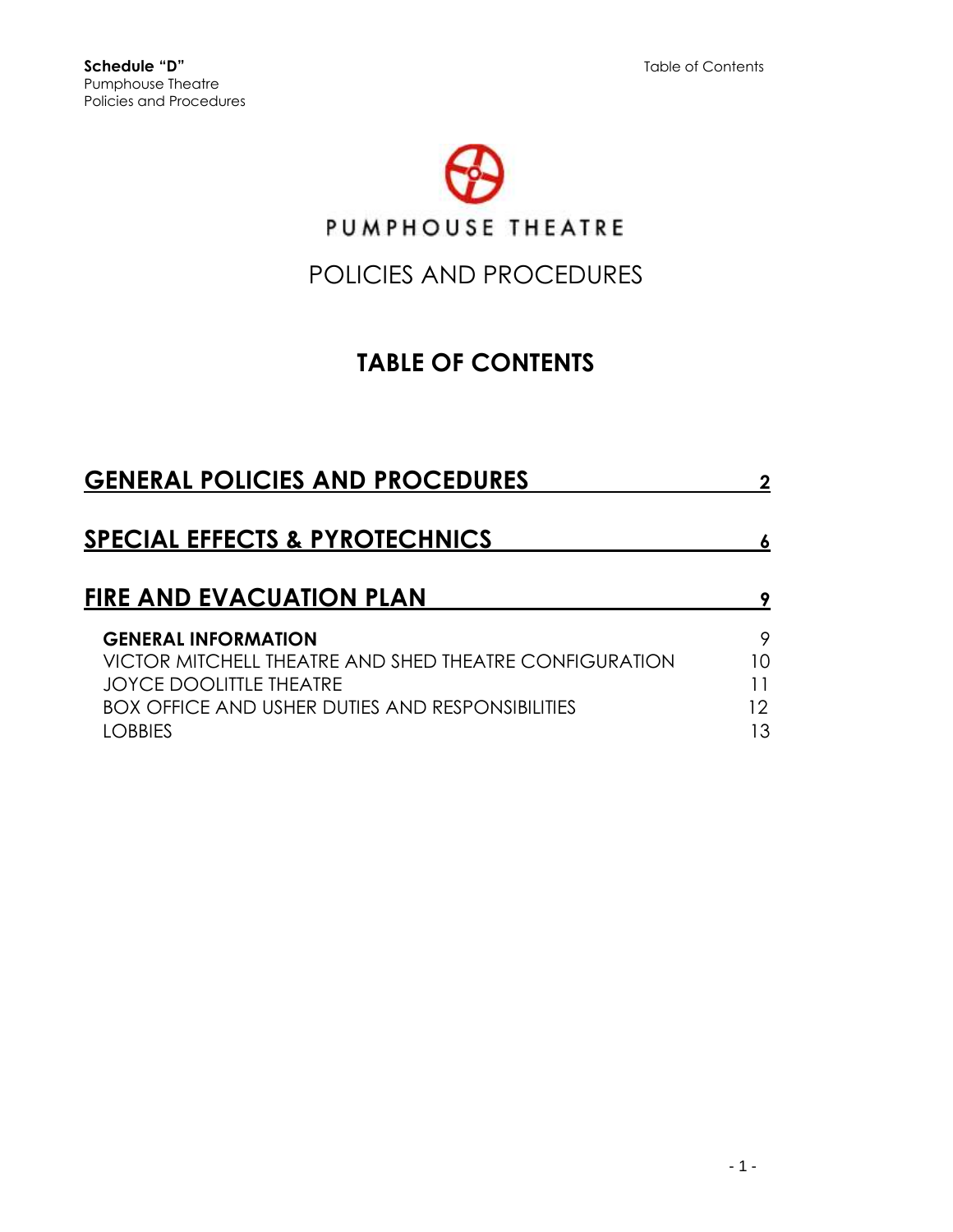# GENERAL POLICIES AND PROCEDURES

### **General**

- 1. No smoking in the theatre or building at any time, even if required as a scripted action as per City of Calgary Bylaw. This includes, but is not limited to vaporizer pens, herbal cigarettes, tobacco based cigarettes, cigars, marijuana and all related paraphernalia. Please contact us for information on alternatives for scripted actions.
- 2. All activities that happen within Pumphouse Park as well as the general exterior of the theatre must adhere to the City of Calgary parks and recreations rules and regulations as well as the City of Calgary bylaws
- 3. Pumphouse Theatre Society has a zero tolerance policy for the bullying or harassment of anyone on the premises. This includes, but is not limited to: Pumphouse Theatre Staff, Client Staff, Volunteers and Patrons. Including but not limited to any activities that occur during set up, take down, classes and performances.
- 4. Zero tolerance for working while intoxicated or impaired. Intoxication can include, but is not limited to alcohol, marijuana, prescription drugs and illegal drugs. This applies, but is not limited to: Pumphouse Theatre Staff as well as Client Staff, Volunteers. If anyone is found to be working while intoxicated they will be asked to stop work and cannot resume until intoxication has passed.
- 5. If any policy contained within this Policies and Procedures document is found to be prohibited by the laws and regulations of the City of Calgary, Province of Alberta or Federal Law those laws will take precedence.
- 6. Food and drink are permitted in audience areas by patrons, with the exception of glass containers, at the discretion of the client. No glass containers will be permitted at any time in the theatre for patron consumption. The client's Front of House Staff will be responsible for enforcement of the policy. Any damages or stains will be charged to the client.
- 7. No food or drink is permitted on deck or backstage unless it is a scripted action in the production and has been approved by the venue. The client's Stage Management will be responsible for enforcement.
- 8. Clients must notify the PTS staff in advance if trucks or cars will be left unattended by the building. No truck or car may be left unattended by the building while a show is in progress to ensure proper egress from the building in the event of an emergency.
- 9. The PTS has a 5 cubic meter waste container. Each client is entitled to a maximum usage of 1/2 of container (set, etc.). If a client requires more space, there will be a charge for an extra pick-up. The PTS encourages the recycling of materials.
- 10. The equipment provided with the theatre is listed in the Technical Specifications for the theatre. Please note that equipment may be out of service from time to time.
- 11. All PTS equipment is signed out to the client in good working order. It is the responsibility of the client to note any undetected damage/problems. You have the option of refusing any equipment at the time of issue. Damage to the equipment, incurred during the rental period, shall be charged to the client at repair and/or replacement costs plus 10% administrative charge or \$50.00, whichever is greater.
- 12. Damage to PTS soft goods will be billed to clients as a replacement charge not a repair charge.
- 13. Clients will be charged for all stage light replacement lamps.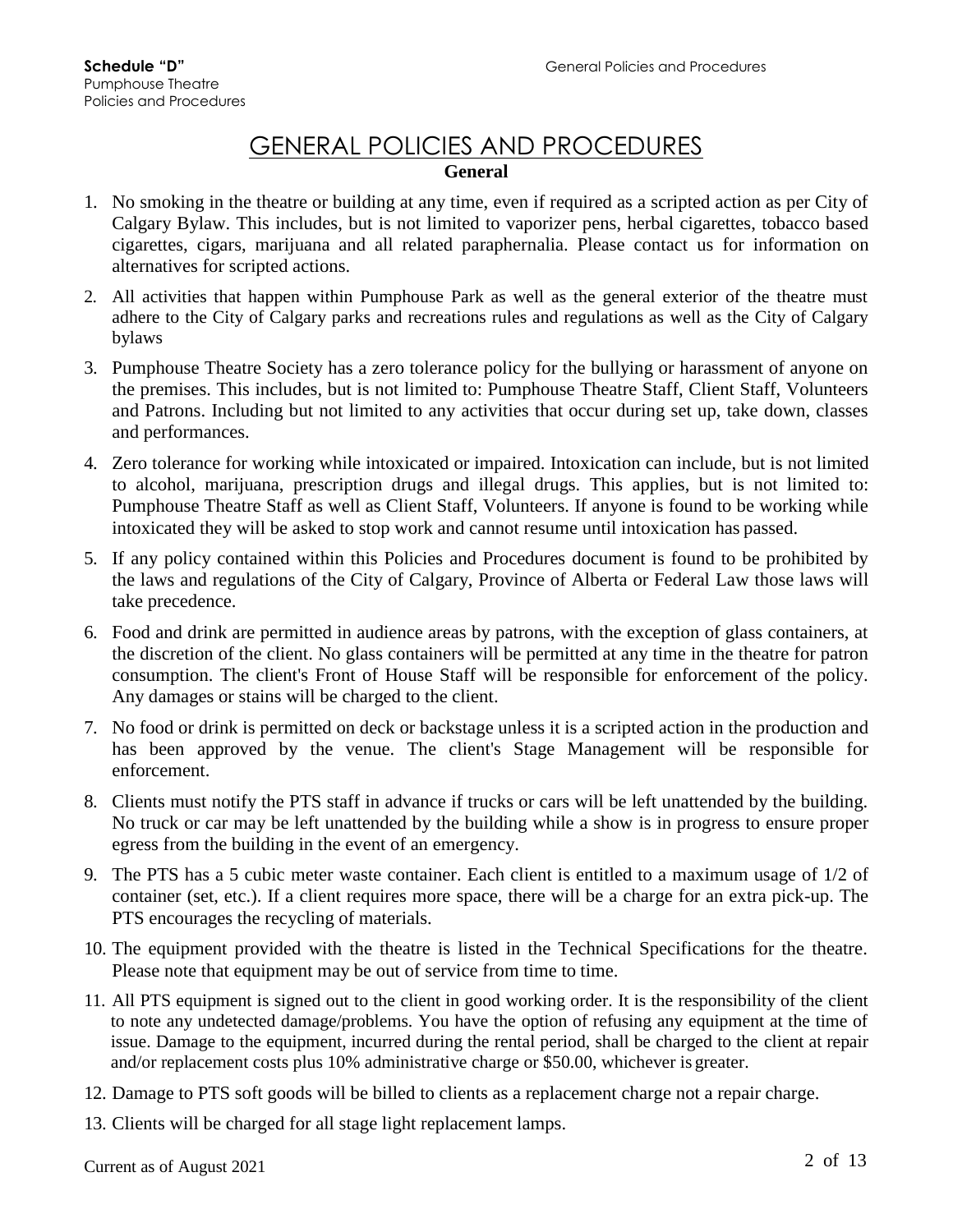### **Front of House**

- 1. Clients must provide their own box-office, ticket-taker and usher volunteers. For the Victor Mitchell Theatre a minimum of 4 ushers and 1 box office volunteer are required. For the Shed Configuration of the Victor Mitchell Theatre a minimum 2 ushers and 1 box office volunteer are required. For the Joyce Doolittle Theatre a minimum of 1 ushers and 1 box office volunteer are required. These requirements may vary depending on show conditions and audience size.
- 2. The client's front of house crew is responsible for cleaning up the aisles and a seating area in theatre.
- 3. **One member of the client's front of house crew is required to remain in the lobby for the duration of the performance.** This person is the facilities main point of contact in the event of an emergency while performances are in progress. This makes them an essential position.

### **Theatres**

- 1. The Pumphouse Theatre Management or their designate shall approve all rigging prior to load- in. Actual rigging **must be supervised** by Pumphouse staff and **installed by the client.**
	- a. Rigging is classified as ANY item which is attached to the grid or truss system that is NOT a venue provided lighting instrument with a pre-attached and rated clamp. Please note that any set piece, prop, practical lighting, effect, etc. That attaches to the grid or the trussing system is considered to be rigging as well and is therefore subject to the same conditions of installation and use.
- 2. If there is to be any open flame on stage, all materials used including but not limited to set, costumes, props, etc. - Must be fireproofed as per Calgary Fire Prevention Bureau recommendations, and available for inspection and testing prior to any audience viewing the performance.
- 3. Any painting that happens in the theatre must be controlled and kept off all existing surfaces. Any paint damage will also have a charge associated that will be determined by the Pumphouse Theatre Management per instance. This includes painting outdoors.
- 4. Microphones, headsets and belt packs must be collected by the stage manager at the end of the day and locked in the control booth. Cables must be coiled and stored neatly.
- 5. The stage lights are not to be used as work lights for any amount of time.
- 6. It is the client's responsibility to report anything wrong with any stage light. It is the client's responsibility to first check to make sure an instrument is patched and cabled appropriately in the event that a stage light will not turn on. **Any maintenance, diagnostics or lamp changing that is required must be done by a Pumphouse staff member, after the client has verified it has been plugged in appropriately.**
- 7. Cable runs must be neat and securely tied. The connections will not be load supporting i.e. no connections hanging in the air. Cables crossing floor traffic areas must be covered and have staff approval.
- 8. The stage and backstage areas are **the responsibility of the client** to keep clean. The workshop must be clear of **all client items** at the end of **every night.**
- 9. House light levels during the pre/post show and intervals shall be of sufficient levels to allow members of the public to safely move about in the theatre.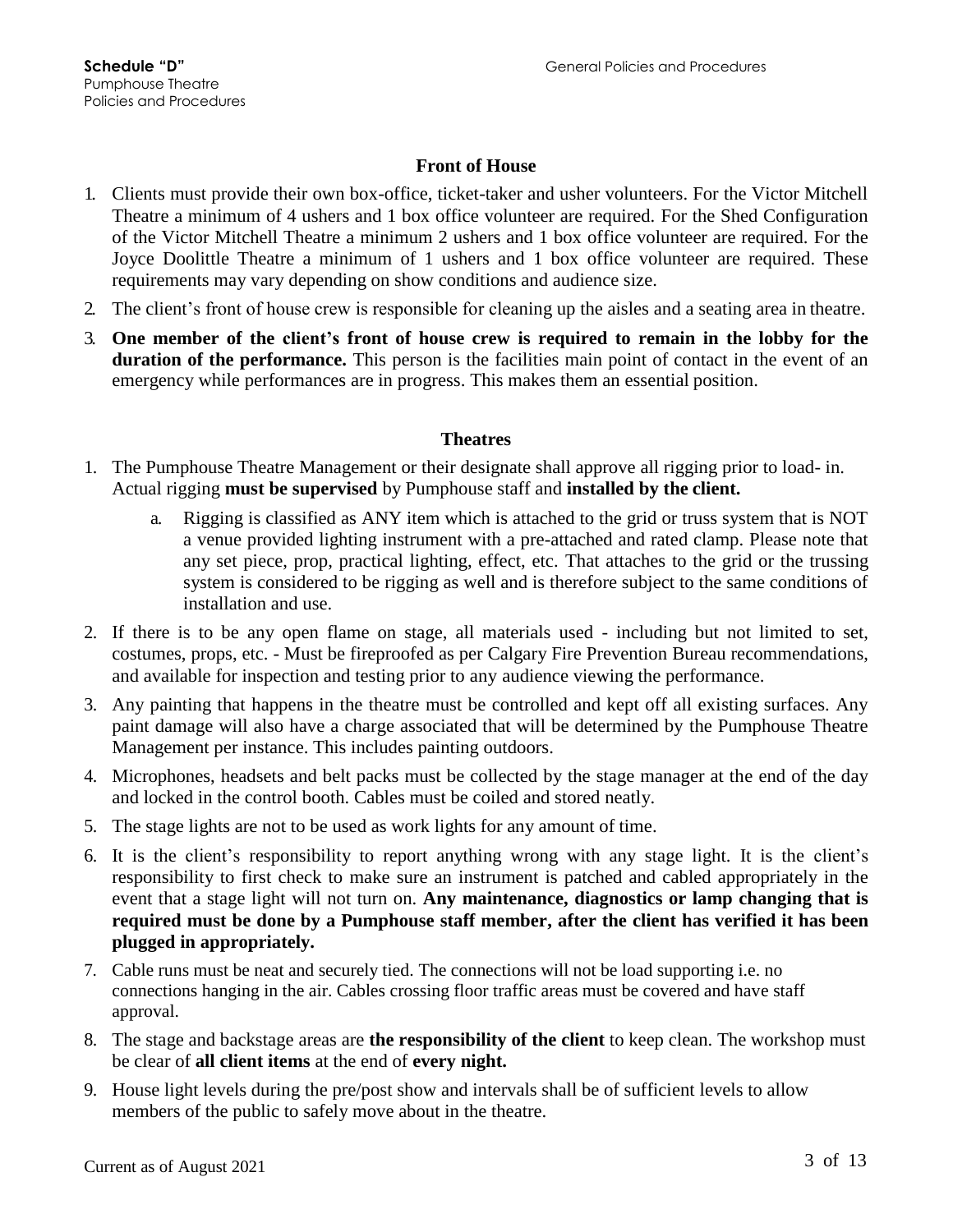- 10. All groups using the VMT must keep a 5' (five foot) clearance between the north wall and the most upstage scenic element unless preauthorized by Pumphouse Theatre Management.
- 11. All groups using the JDT must keep an unobstructed view from the alarm panel in the telephone room to the exit doors. The path from the south emergency doors to the telephone room must remain unobstructed and well lit.
- 12. All **aisles must be a minimum of 36" wide** with no obstructions of any kind. Depending on room configuration a larger aisle way may be required. Please contact us if you have any concerns.
- 13. There will be no storage of any type in any stairwell for any duration of time.
- 14. In the Victor Mitchell Theatre, the set up and dismantling of the scaffolding and the set up and closure of the seating risers is the responsibility of Pumphouse Theatre staff **with the client's assistance**.
- 15. Only cloth spike tape and cloth gaff tape is to be used on the floors of the theatres. No vinyl gaff or duct tape may be used on the floor. A re-painting or repair charge will be assessed if any floor damage occurs.
- 16. Damaged lamps are charged back to the client upon replacement. A lighting fixture handling tutorial will be provided to the client upon load in to assist in avoiding this scenario.

### **Control Booths**

- 1. **No food, drink or smoking in the booths.** It is the responsibility of the stage manager to enforce this policy.
- 2. Equipment in control booth or control equipment outside of the booth are not to be moved by the client.
- 3. Please be advised that the Pumphouse may use equipment during **non-production times**. Comprehensive cue sheets for lights and sound are recommended. Flash drives are provided for backup and should be updated at regular intervals.

### **Greenroom and Dressing Rooms**

- 1. All areas are cleaned prior to the move-in date. The client is responsible for keeping these areas clean and habitable during the rental period. If any discrepancy in cleanliness is found within these areas after walk through occurs, please alert the staff person on shift so it can both be cleaned and billed appropriately.
- 2. All food and/or beverages must be stored in the fridge provided in the Greenroom. This includes food/beverages in sealed packages.
- 3. The client is to ensure that these spaces are clear and clean prior to leaving (clean sinks, counters, mirrors etc.). For strikes, all show and personal effects are to be removed and all garbage to be disposed of in the dumpster provided.
- 4. All lost and found items will be held for a period of one week after move-out date. All goods not claimed will be turned over to charity.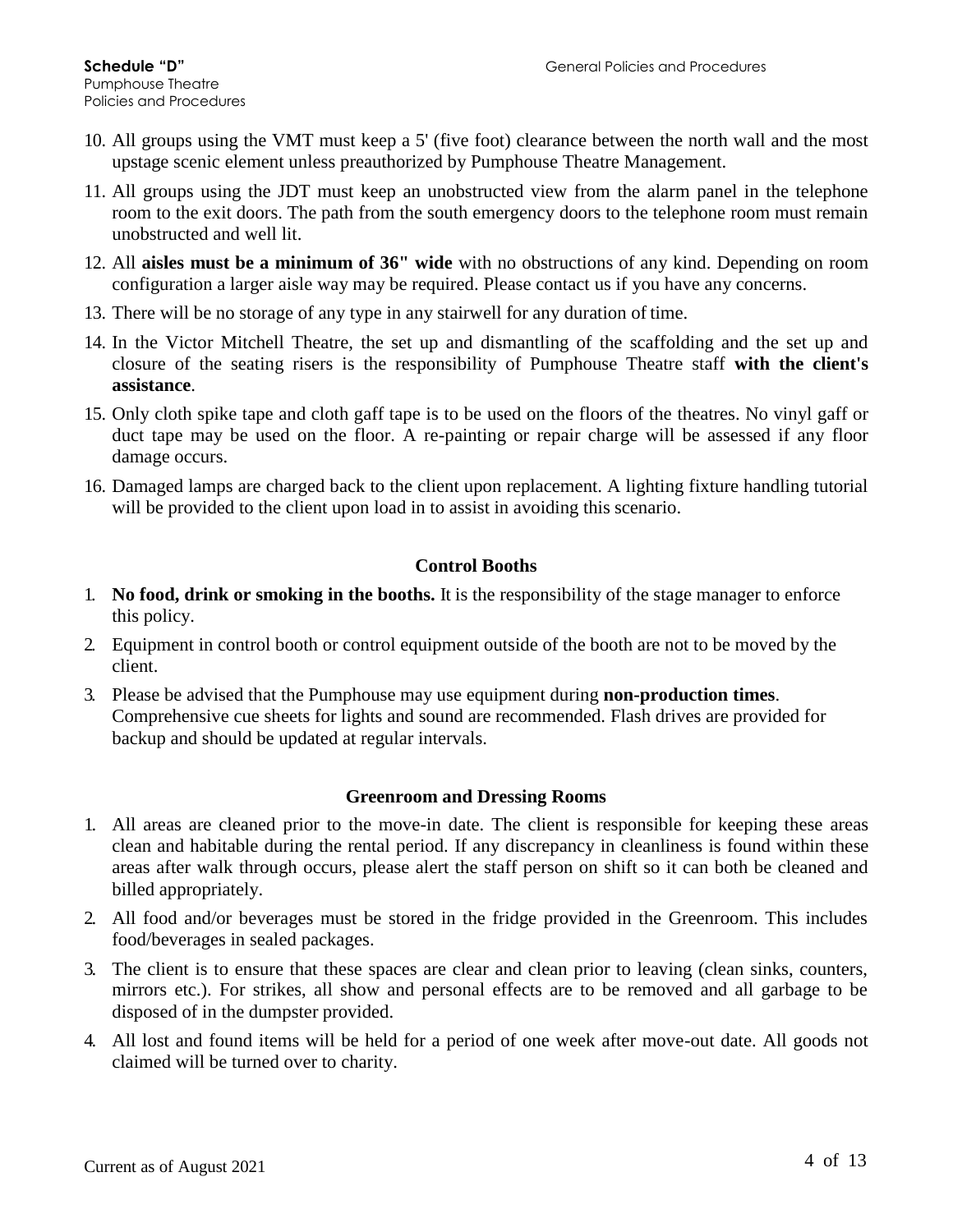- 5. **No one shall punch, staple, tape, or screw anything to any surface without prior approval**. Repair costs will be invoiced (at  $Cost + 10\%$  administration or \$50.00, whichever is greater) to any client not adhering to this policy. Please use picture rails and bulletin boards for any displays. All items must be mounted securely to the hooks provided. Hooks will not be moved or removed under any circumstances.
- 6. It is the responsibility of the stage manager to ensure all lights and personal items (such as curling irons, coffee pots, etc.) are shut off and unplugged at the end of each day.

### **Shop**

- 1. The shop is a useable area for clients during load-in. This space MUST be cleaned at the end of each workday. After set-up (ie: final dress), the client is to clear and clean the shop and all materials not used (sweep the floor, workbenches, pick up scraps, etc.).
- 2. All client items unless otherwise approved by the Pumphouse Theatre Management **must be removed** from the shop by the end of the first performance.
- 3. Shop floor has been colour coded with paint for client ease in identifying which areas can never be blocked regardless of whether or not a show is in progress. Please read the signage in the shop in order to properly identify the areas and the rules relevant to each.
- 4. Any items found blocking a fire door or either door in the workshop marked **do not block** will be removed immediately, regardless of whether or not a show is in progress. Please familiarize yourself with these areas.
- 5. The shop is not to be used as a storage area, stage crossover or dressing room without prior consent of the Pumphouse Theatre. Rental charges for extra use will be assessed.
- 6. PTS does not supply *any* tools. The operators of any power tools MUST do so within manufacturer's specifications and as per the PTS Safety Rules for Power Tools, and as outlined in the Safety Policy.
- 7. Any materials *not* brought in by the client, including workshop lumber, are *not* for client use.
- 8. Paint sink provided in the shop is not to be used for the disposal of mop water or any other grey water with the exception of washing out paint brushes and other like items. All other grey water is required to be disposed down a green room toilet. This includes, but is not limited to washing dishes, cutlery or Tupperware, show props or personal items.

#### **Classroom**

1. Rental of the Joyce Doolittle Theatre does not guarantee usage of the Classroom. Usage of this space as a storage area, stage crossover or dressing room requires prior consent from the Pumphouse. Rental charges for extra use may be assessed.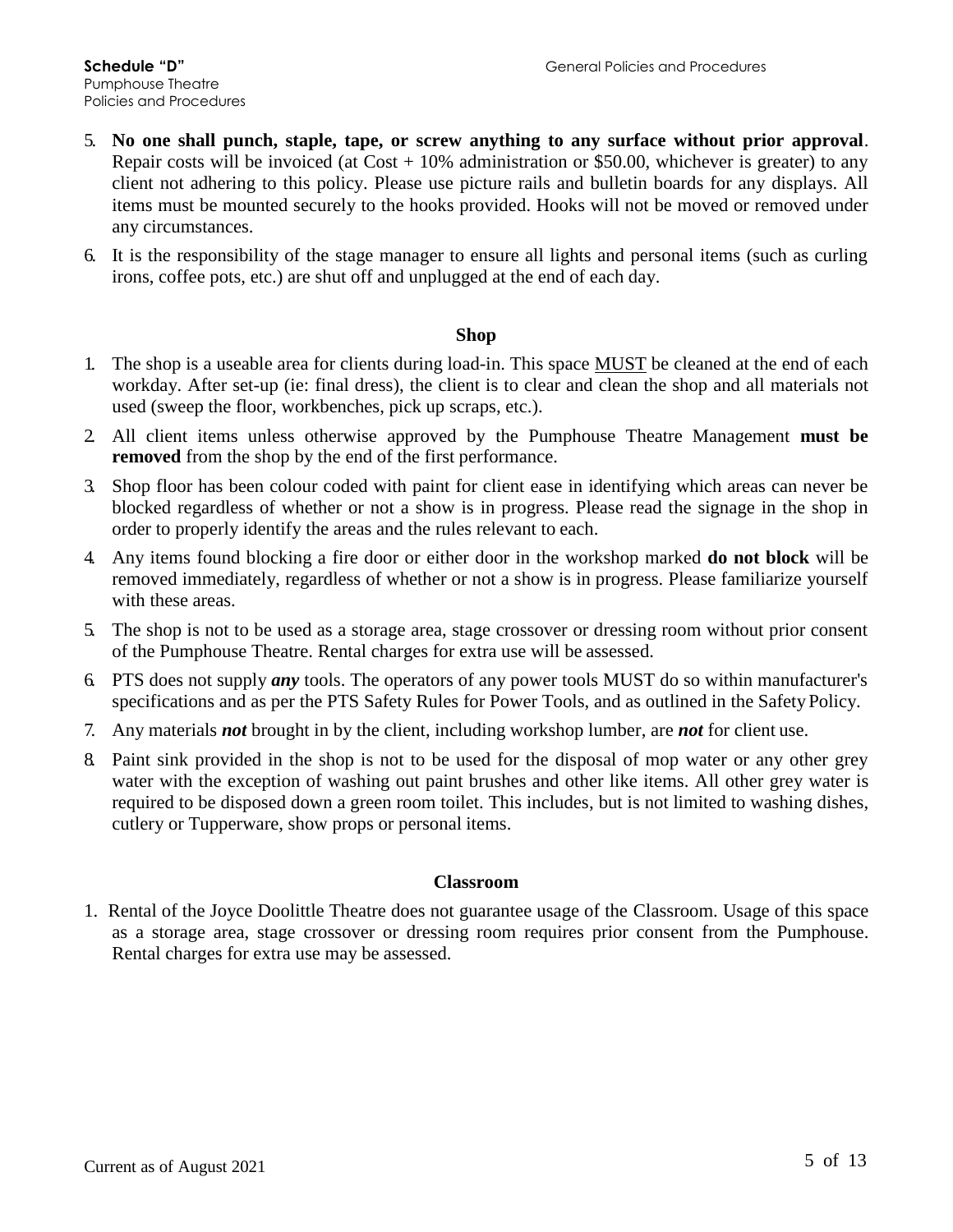# SPECIAL EFFECTS & PYROTECHNICS

- 1) The Pumphouse Theatres must be notified in writing four (4) weeks in advance of all pyrotechnical or special effects to be done in the Pumphouse Theatres.
- 2) The Pumphouse Theatres RESERVES THE RIGHT to make changes to the effects and has the final say in the viability of a pyrotechnical or special effect and can cancel any pyrotechnics if deemed unsafe or different from the effect approved by the FireMarshall.
- 3) Special effects are categorized as: smoke, i.e.: fog machine, dry ice, or chemical; strobe lights; flames (open or closed, including candles); gun shots; and smoking
- 4) Pyrotechnicsare categorizedas anycombustiblematerialthatproducessmoke,fire, visual effect, or audioeffect.
- 5) All pyrotechnical displays in the province of Alberta must be done by, or under the supervision of, a licensed shooter. The shooter's license must be posted at all times in the PTS office during that production.
- 6) The licensed shooteristhe onlyperson forthe run of the performancewho isthe designated"pyro person". Them, and only them, will: check the system, mix or make the pyro effect, load the pyro effect, test the system, detonate the effect, clean and maintain thesystem.
- 7) Allset, prop, andcostume piecesin the blast area and vicinityshould be removed ortreatedwith an approvedfire retardant.
- 8) Proper safety and fire precautions must be taken:
	- a) two fire extinguishers backstage, one by the shooter, and one close by backstage
	- b) all people on the deck or near the effect must know what the effect is capable of doing
	- c) a crew member must stand ready during the effect with a fire extinguisher
- 9) The shooter MUST have direct line of sight to all blast areas, and has the final say in a go/no go situation.
- 10) All pyrotechnical materials (e.g., flash paper, squibs, powders, etc.) must be stored in a locked metal cabinet.
- 11) All detonation, and blasting control boxes must have UL or CSA listed approval. The detonation switch has to be a keyed momentary onswitch.
- 12) Fire Marshall approval is arranged through the PTS Operations Manager and is required for any and all pyro or fire effects.
- 13) All guns used in the theatres must be modified to accept blank rounds only. A PAL (Possession and Acquisition License) must be in the possession of the person responsible for the weapons. All weapons and ammunition **MUST** be locked up when not in use. Only the person responsible for the firearms shall handle and load the weapons. Only the actors involved may handle the weapons, and only for the scenes required. Permission from City of Calgary Police is also required.

**ThePumphouseTheatre reservesthe righttodeny any applicationor to shutdownanyeffect onsite thatisdeemedunsafeor where proper permits cannot be produced. Any and all Fog, Haze or Smoke, used in the venue must be approved by the Pumphouse Theatre Managementprior touse.Iftheuseof any effectby the client causes a dispatchedfalse alarmor causes anydamage,they willbe chargedbackanyandall costsrelated.**

### **If youhave any questionsor need clarification on any ofthese items,please contacttheOperations Manager at operations@pumphousetheatre.ca**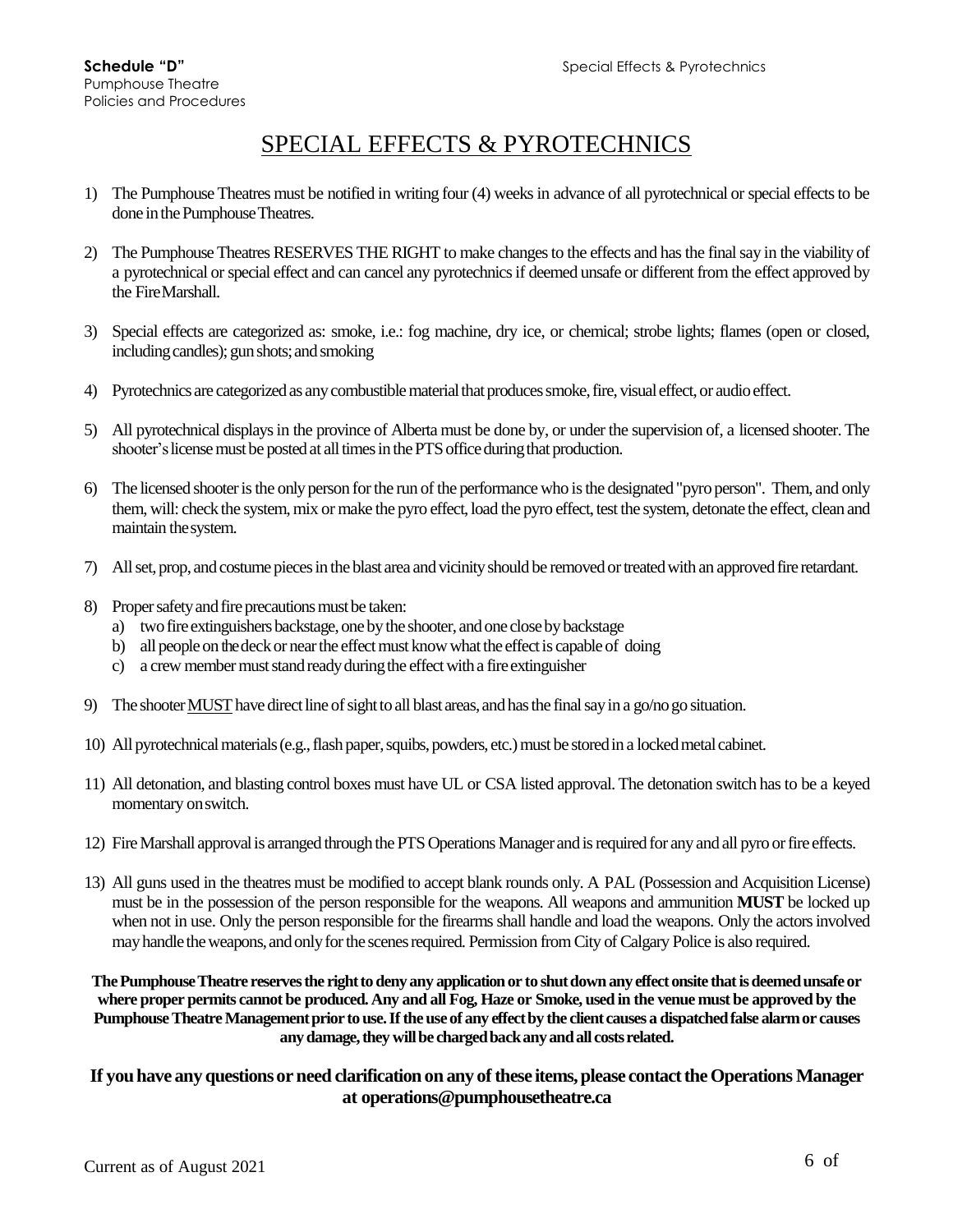## SAFETY RULES and SAFE WORKING PRACTICES

### **Worker Definition**

A Worker is any person who, through employment by PTS or another company, or when volunteering for PTS or another company, performs any type of work within the jurisdiction of the Pumphouse Theatres.

### **Worker Responsibilities**

- 1. Every worker shall take reasonable care to protect his or her safety and health and the safety and health of other persons who may be affected by his or her acts or omissions at work.
- 2. All workers working with equipment and materials that may be injurious to them in any way shall wear, and use in the manner for which they are designed, protective clothing or equipment required for the safe performance of their work.

### **Stage, Scenery/Paint Shop**

- 1. CSA approved steel-toed safety shoes shall be worn when deemed necessary by Pumphouse Theatre Management or their representative.
- 2. CSA approved facemasks or goggles shall be worn while working with any tools that may present a risk of injury or irritation to the eyes. These include, but are not limited to, table saws, radial arm saws, skill saws, sanders, grinders, reciprocating saws and any other tools that Pumphouse Theatre Management or their representative may so designate at their discretion.
- 3. Paint sink should be used for intended purpose only and must be left in a clean condition. All paint and paint supplies must be removed at the end of each run. A cleaning fee will be applied if this is disregarded. No other grey water, including mop water may be disposed for down this sink. Use a green room, toilet for all other grey water. This includes, but is not limited to washing dishes, cutlery or Tupperware, show props or personal itemsalike.
- 4. Proper hearing protection shall be worn at all times when major power tools are operating.
- 5. Whenever there is a risk due to overhead work, hard hats shall be worn by any worker who is so ordered by the Pumphouse Theatre Management or their representative at their sole discretion.
- 6. The building is a non-smoking area.
- 7. 'Cut-offs' and other debris should be cleared on an on-going basis. The shop shall be cleared completely and thoroughly at the end of each day.
- 8. When power tools are operated, there should be another person in the shop.
- 9. All lifts shall be made with a straight back and knees bent. Only those weights that can be moved comfortably shall be lifted. All heavy or awkward loads encountered must have assistance.
- 10. The Pumphouse reserves the right to make staging and other necessary changes to the production if there is any situation which is deemed to be hazardous by the Pumphouse Management.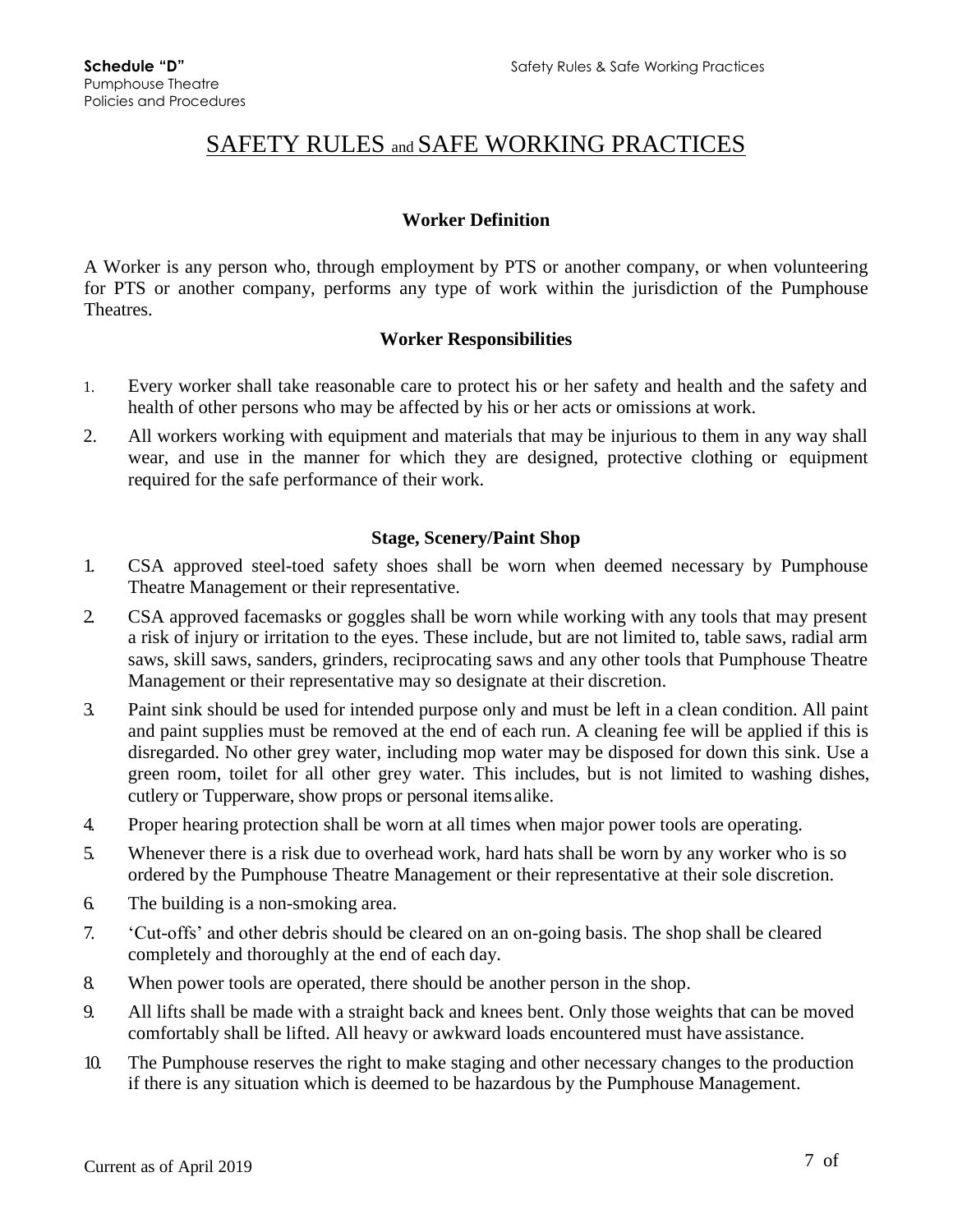- 11. All equipment will be operated in accordance with the instructions in their manuals or according to the instructions of the Pumphouse Staff. Any equipment problems must be reported immediately to the Pumphouse.
- 12. Anyone working at or over a 2 meters in height on a ladder must have their ladder footed by another person. Anyone working higher than 3 meters on a ladder must be wearing a harness. Distance is determined by potential fall distance not by height reached via a ladder. Short duration and light duty tasks are not exempt.
- 13. Anyone using the scaffolding must have a person attending at the base of the scaffolding at all times (ground crew). Any movement of the scaffold must be done by the person on the floor. Any materials lifted up to the top via the rope and pulley must by done by the person on the floor. The person on the scaffolding must ensure that the materials being lifted do not hit the scaffolding or anything else with enough force to injure or damage.
- 14. During set up and strike, any open stage traps must be barricaded, marked, or manned.
- 15. If any danger from above exists, any persons footing ladders or attending to the scaffold shall wear hard hats. This includes, but is not limited to, loose tools, loose items, and items that may swing or move unexpectedly.
- 16. All flying hardware shall be inspected per change over or application, and dangerous components replaced.
- 17. If workers or staff notice that equipment is damaged, including but not limited to the following: cracked lenses, damaged insulation to cables and pigtails, stage lighting fixtures that make buzzing or crackling noises, spread or cracked Clamps and yokes, kinked or frayed safety chains, loose fasteners, or malfunctioning equipment of any kind, work with said equipment must cease immediately. Power must be cut by a PTS staff member if applicable. If repairs cannot be satisfactory accomplished on the spot by a staff member, the equipment should be tagged and removed from active inventory, and the Event Supervisor notified. No one but a Pumphouse Staff member will do any repairs to any equipment, including but not limited to changing of lamps and repair of electrical.
- 18. All stage lighting fixtures shall be safety cabled to the lighting grid with an approved safety cable. All attendant devices (i.e. barn-doors, top hats, etc.) shall be safety cabled to the fixture.
- 19. All electrical cables shall be neatly dressed and tied off to the lighting grid. Excess cable shall be neatly coiled and tied to the lighting grid. Electrical connectors shall not bear loads nor hang unsupported.
- 20. When theatres are not in use for performance there must always be a minimum amount of light in the two theatres as provided by the ghost lights.
- 21. Fire doors and fire exits shall be unobstructed at all times.
- 22. Whenever potential hazards exist (i.e.: workers, overhead, open pit, etc.) other workers will verbally warn, and/or a sign or barricade will be posted, and/or a person will be designated as a look out.

### **All accidents, even the most minor should be noted in the accident report book, and reported to the Pumphouse Theatre Management or their representative.**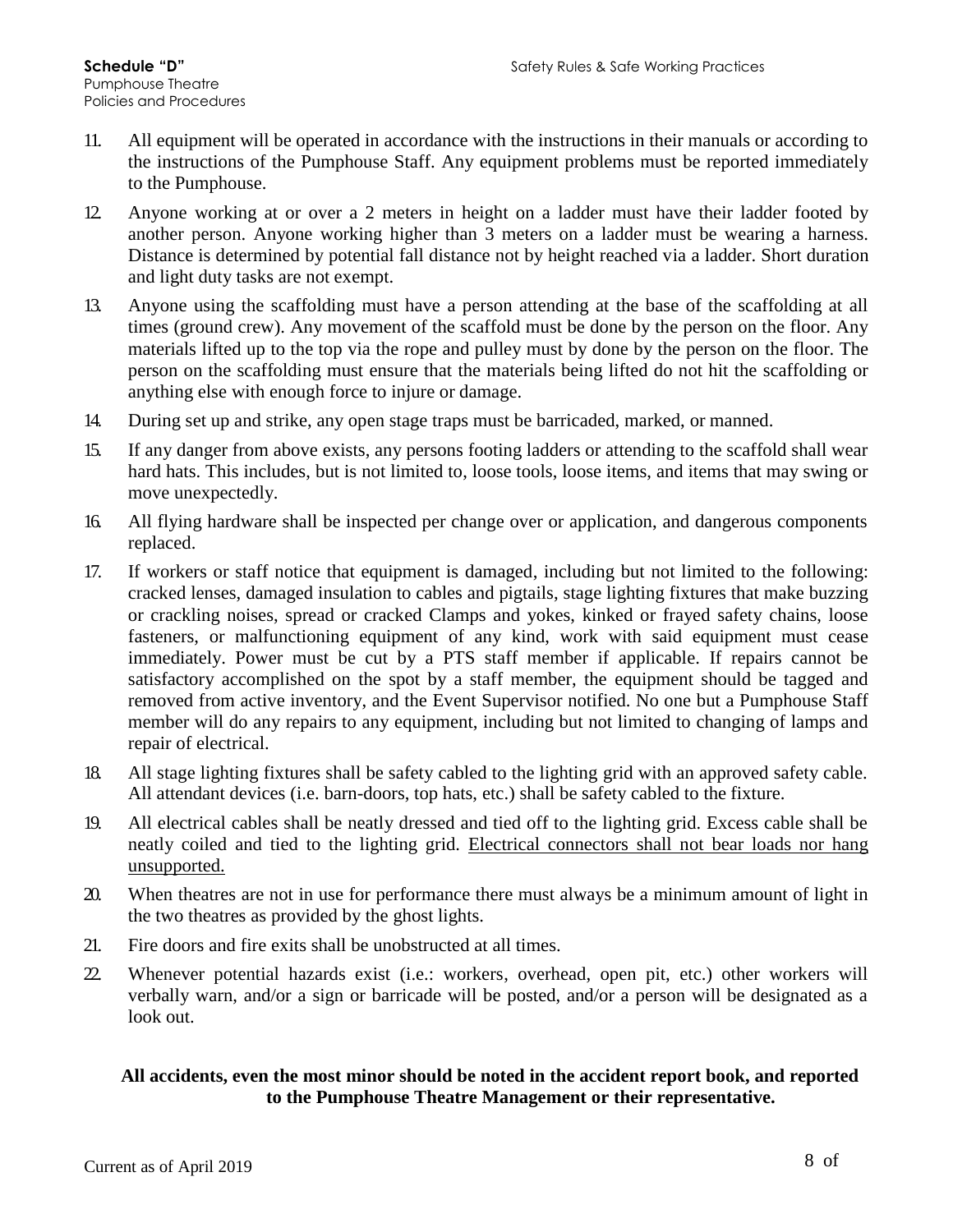### FIRE AND EVACUATION PLAN

### **General Information**

- **1. If there is a fire alarm; theatres & building MUST be EVACUATED.**
- **2.** If anyone on staff or with the Client spots a fire, or believes there is a fire; they MUST without delay pull the nearest fire alarm pull station. They should at that point ensure that all persons close to the fire are evacuated outside.
- **3.** Fire Warden and Deputy Fire Wardens will meet at the front doors (control point) once the building has been completely and successfully emptied.
- **4.** The PTS Technician on staff is the Fire Warden for the building.
- **5.** The Stage Manager and all Assistant Stage Mangers are Deputy Fire Wardens for their respective theatres.
- **6.** The Front of House people and the bar/concession staff are the Deputy Fire Wardens of the lobby, bar and public washroom areas.
- **7.** Fire Warden and Deputy Fire Wardens are assigned evacuation areas for which they are responsible.
- **8.** All Deputy Fire Wardens are to report to the Fire Warden upon completion of their assigned tasks
- **9.** The rendezvous point for the companies is the far side of the electrical transformer on the south side of the Pumphouse Theatres.
- **10.** After the evacuation, members of both companies are to assist with crowd control.
- **11.** Members of the general public are to assemble on the far south side of the Pumphouse Ave. cul-desac.

### **No person may re-enter the building until the Fire Department approves**.

### **EVACUATION PAGE TO THE THEATRE**

#### *Attention Patrons*

*An alarm has sounded. Please evacuate the theatre through the nearest exit doors in a quiet, calm and orderly fashion.*

*Please assemble in the Pumphouse Avenue cul-de-sac, in front of the building, where we will make further announcements.*

*If you require assistance, please remain seated and the Front of House staff will assist you.*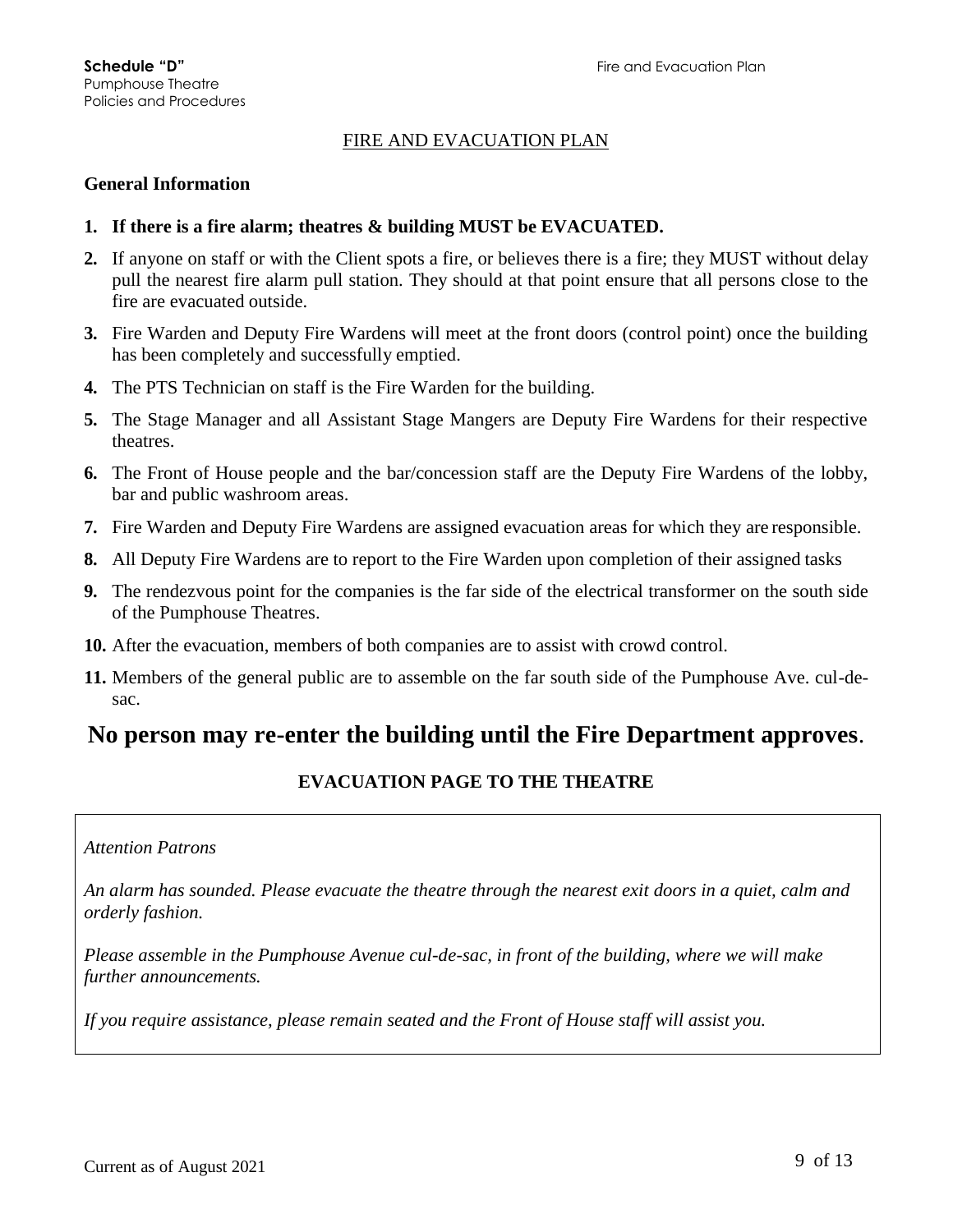# VICTOR MITCHELL THEATRE / SHED THEATRE CONFIGURATION

- 1. **If there is an alarm, the theatre MUST be EVACUATED.**
- 2. The Stage Manager is the Deputy Fire Warden for the Victor Mitchell Theatre.
- 3. The Assistant Stage Manager(s) are the Deputy Fire Wardens for the backstage areas, including the greenroom, dressing rooms, shop, LX hallway, and backstage.
- 4. If anyone on staff or with the user groups spots a fire, or believes there is a fire, they MUST without delay pull the nearest fire alarm pull station. They should at that point ensure that all persons close to the fire are evacuated outside.
- 5. The Stage Manager of the production, upon hearing the alarm (or being told of the alarm) MUST STOP the production, raise all house and work lights, stop all sound effects/music and make an announcement to the theatre, informing the theatre that all members of house and company should proceed in an orderly manner to the nearest exit.
- 6. The Stage Manager should ensure that all booth personnel proceed to the nearest exit (bottom of SW stairwell) and assist in the evacuation.
- 7. The Stage Manager is to ensure that the galleries and theatre are clear before exiting.
- 8. The deck ASM(s) should ensure that all actors and crew exit via the nearest exit, and ensure that the stage and backstage areas are clear, before exiting.
- 9. The rendezvous point for the VMT/SHED companies is the far side of the electrical transformer on the south side of the Pumphouse Theatres.
- 10. After the evacuation, members of both companies are to assist with crowd control.
- 11. Report to the control point (front doors) once evacuation of your areas complete.
- 12. Use common sense in handling situations.
- 13. Evacuation of persons requiring assistance:
	- Arrange for enough people to help in evacuating any and all persons requiring assistance in one trip. Note: Persons requiring assistance may want to choose their own aides and practise methods in assisting them.
	- Follow the advice and wishes of the person requiring assistance so long as their safety and yours are not jeopardized.
- 14. If, during the evacuation, Fire Warden and Deputy Fire Wardens find that movement in the stairwell has slowed appreciably or stopped, they are to redirect persons through safe floor area to an alternate exit.
- 15. Do not assume the emergency is over if the alarm bells stop ringing. Continue with the evacuation until told by the Fire Department personnel to stop.
- 16. Members of the general public are to assemble on the far south side of the Pumphouse Ave. cul-desac.

### **No person may re-enter the building until the Fire Department approves.**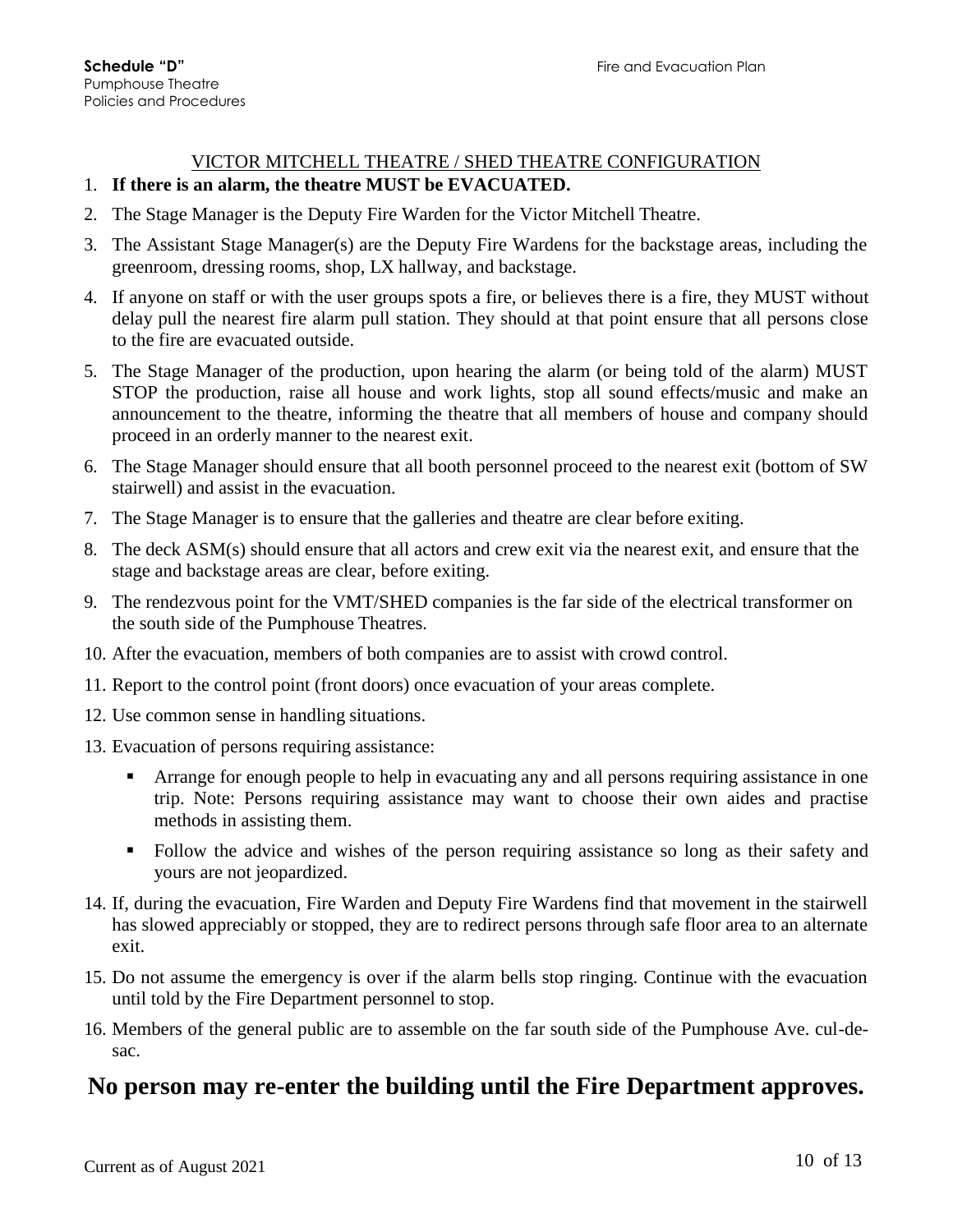### JOYCE DOOLITTLE THEATRE

### 1. **If there is an alarm, the theatre MUST be EVACUATED.**

- 2. If anyone on staff or with the user groups spots a fire, or believes there is a fire, they MUST without delay pull the nearest fire alarm pull station. They should at that point ensure that all persons close to fire are evacuated outside.
- 3. The Stage Manager of the production, upon hearing the alarm (or being told of the alarm) MUST STOP the production, raise all house and work lights, stop all sound effects/music, and make announcement to the theatre, informing the theatre that all members of house and company should proceed in an orderly method to the nearest exit.
- 4. The Stage Manager should ensure that all booth personnel leave, and help the Front of House in evacuating the house via the south and east exit doors.
- 5. The Stage Manager should ensure that all actors exit via the nearest exit, and ensure that the stage, backstage areas are clear, before exiting.
- 6. The rendezvous point for the JDT companies is the far side of the electrical transformer on the south side of the Pumphouse Theatres.
- 7. Report to the control point (front doors) once evacuation of your areas complete.
- 8. After the evacuation, members of both companies are to assist with crowd control.
- 9. Use common sense in handling situations.
- 17. Evacuation of persons requiring assistance:
	- **The Starting Formular Example 1** Arrange for enough people to help in evacuating any and all persons requiring assistance in one trip. Note: Persons requiring assistance may want to choose their own aides and practise methods in assisting them.
	- Follow the advice and wishes of the person requiring assistance so long as their safety and yours are not jeopardized.
- 10. If, during the evacuation, Fire Warden and Deputy Fire Wardens find that movement in the stairwell has slowed appreciably or stopped, they are to redirect persons through safe floor area to an alternate exit.
- 11. Do not assume the emergency is over if the alarm bells stop ringing. Continue with the evacuation until told by the Fire Department personnel to stop.
- 12. Members of the general public are to assemble on the far south side of the Pumphouse Ave. cul-desac.

### **No person may re-enter the building until the Fire Department approves.**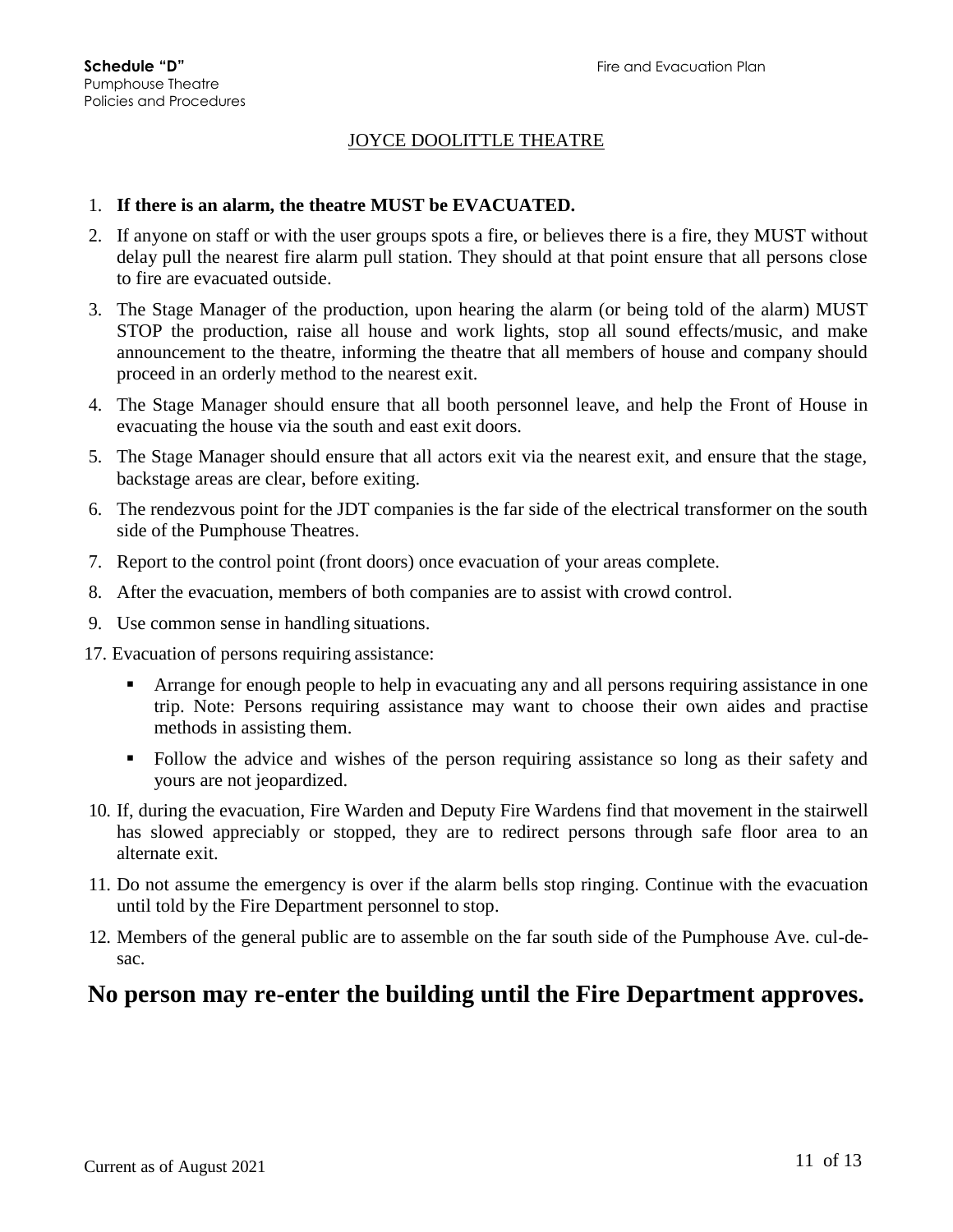### Box Office and Usher Duties and Responsibilities

### **Box Office/Front of House Manager**

The box office person will also act as the FOH manager and is responsible for supervising and training the ushers.

### **Responsibilities:**

- Familiarize volunteer usher with the space (location of bathrooms, reserved usher seat etc.) and evacuation procedures.
- Ensure that the usher has everything they need: including, flashlight, programs. (Flashlights are client responsibility to provide)
- Ensure that there are reserved usher seats.
- Remain in the lobby for the duration of the performance and Monitor the door against improper entry by latecomers etc.
- Assist usher with any patron who has to leave the theatre and, together with PH staff check their safety and well-being. PH staff will take the lead and call 911 as necessary.
- Assist Pumphouse staff with evacuation procedures if and when necessary.

### **Usher**

- Stand by the theatre door until the house is opened.
- Check tickets to ensure that they are the correct date and time and theatre- often when there are two shows running concurrently we will have patrons for the Victor Mitchell shows line up for the Joyce in error.
- Tear tickets; retain stubs, and direct patrons inside.
- Distribute programs.
- Answer questions about running time and intermission, every once in awhile remind the line to turn off their cell phones.
- Close theatre doors when the performance begins and at the end of intermission.
- Prevent patrons from sitting or standing on stairs or in the aisles.
- Observe the audience to determine whether there are any problems once the show has begun. ( e.g. cameras or recorders being used, patrons causing disturbance, patrons taking ill etc)
- Open theatre doors at intermission and end of show.
- Once the theatre is clear do a quick scan and remove any programs or drinks.

### **Fire and Evacuation Plan Please read full plan. Highlights include:**

The box officer volunteer, together with any bar staff are the deputy Fire Wardens of the lobby, bar and public washroom areas. You will assist audience members to exit and ensure that the washrooms are clear and close all doors as you leave. Control point is the front door. Upon hearing the alarm, proceed to the nearest exit (this will be identified at the beginning of the volunteer shift) and assemble on the far side of the Pumphouse Ave. cul-de-sac.